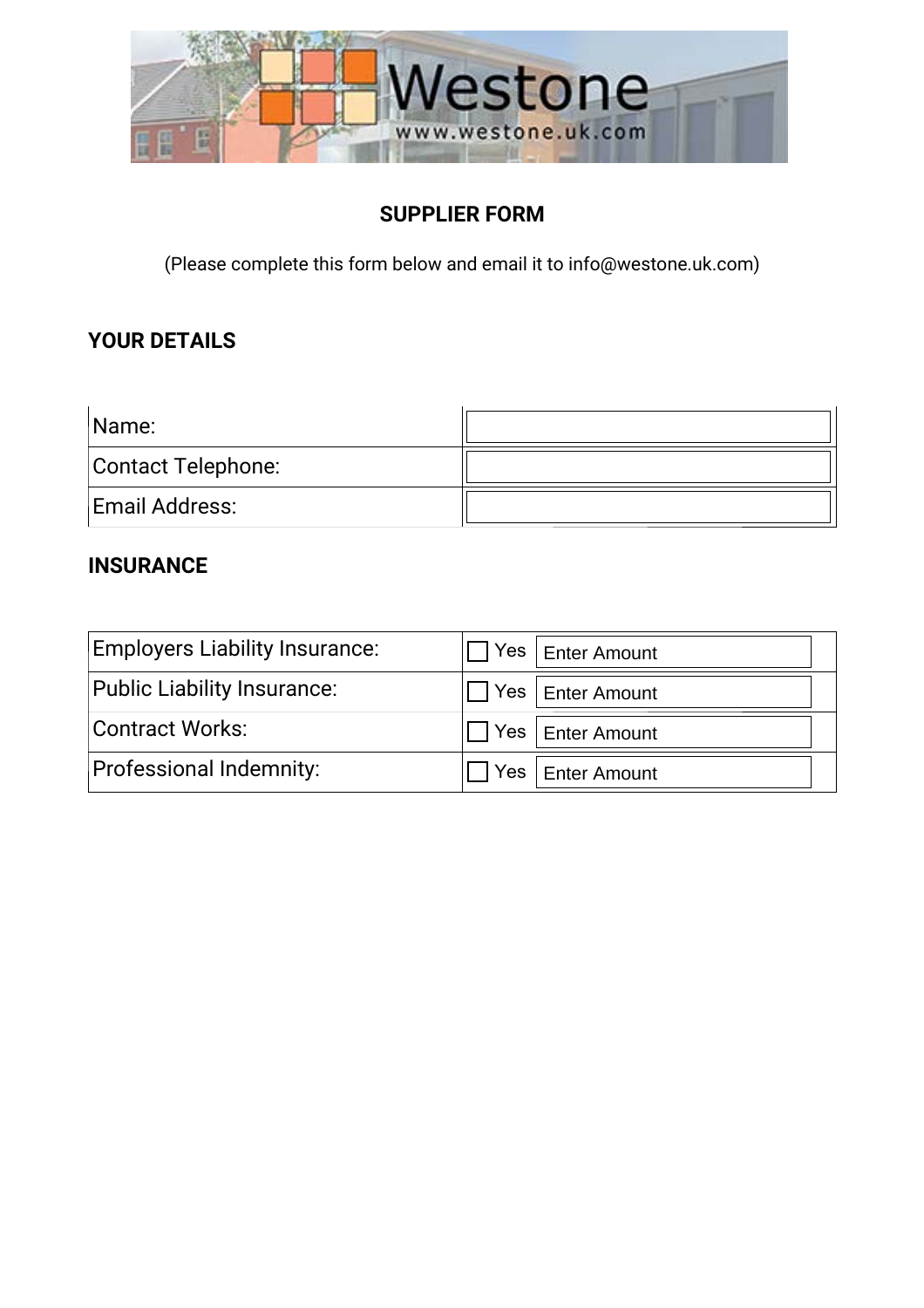# **SKILL SET:**

(select all that apply)

| Tiling           | Plastering  | <b>Bathroom Fitting</b> |
|------------------|-------------|-------------------------|
| Kitchen Fitting  | Artexing    | <b>Window Supply</b>    |
| Window Install   | Bricklaying | Decorating              |
| Carpentry        | Plumbing    | Roofing                 |
| <b>Electrics</b> |             |                         |

Other (please specify)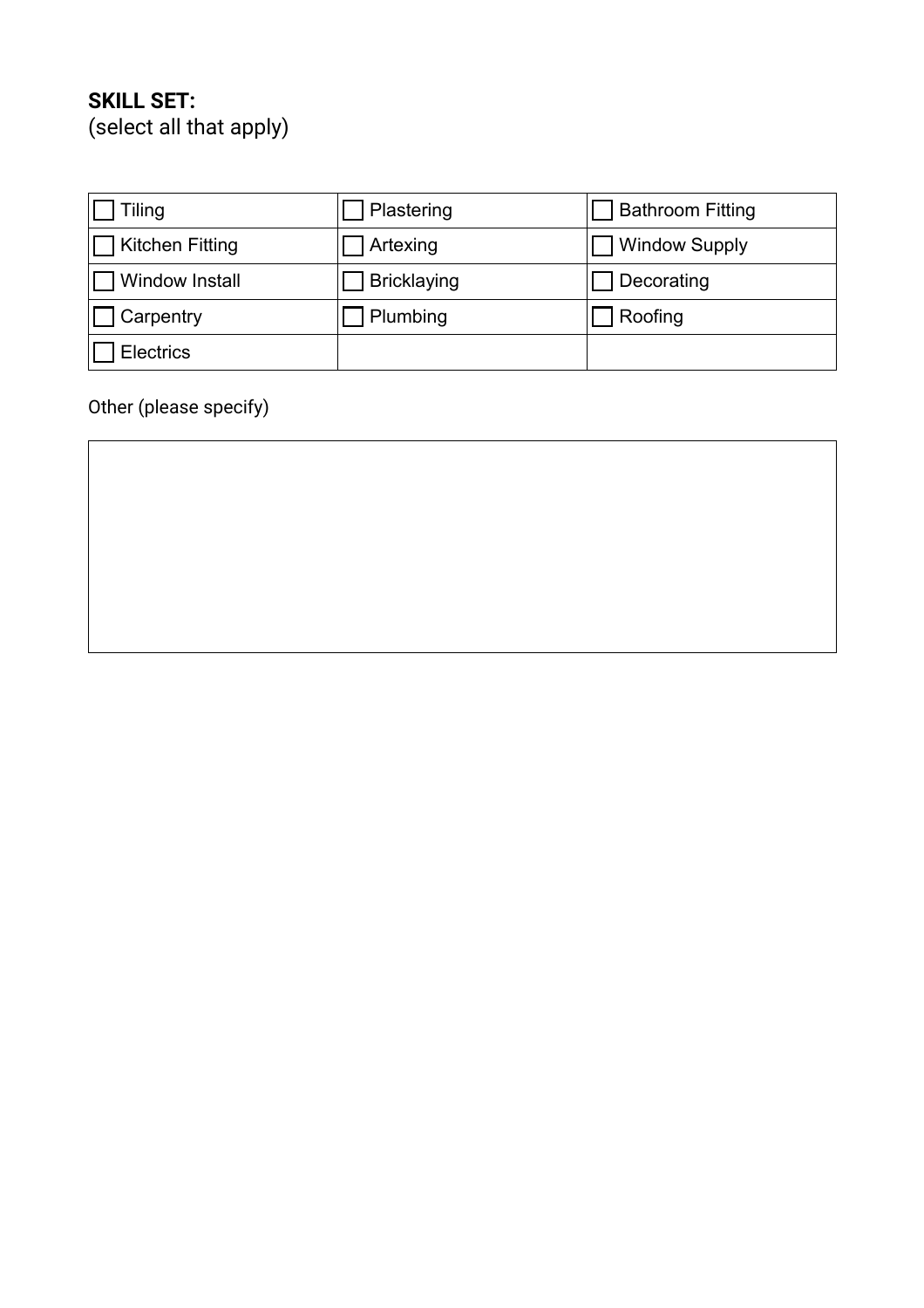# **COVERAGE AREA:**

(select all that apply)

| <b>NORTH EAST</b>        | <b>NORTH WEST</b>     |
|--------------------------|-----------------------|
| (NE) Newcastle Upon Tyne | $\Box$ (CA) Carlisle  |
| (DH) Durham              | $\Box$ (LA) Lancaster |
| (SR) Sunderland          | (BB) Blackburn        |
| (TS) Cleveland           | (BD) Bradford         |
| (DL) Darlington          | (PR) Preston          |
| (HG) Harrogate           | $\Box$ (FY) Blackpool |
| (YO) York                | $\Box$ (L) Liverpool  |
| (LS) Leeds               | (WN) Wigan            |
| (WF) Wakefield           | (BL) Bolton           |
| (DN) Doncaster           | (OL) Oldham           |
| (HU) Hull                | (HD) Huddersfield     |
| (LN) Lincoln             | $\Box$ (HX) Halifax   |
| (S) Sheffield            | $\Box$ (SK) Stockport |
|                          | $\Box$ (CW) Crewe     |
|                          | (CH) Chester          |
|                          | (M) Manchester        |
|                          | (WA) Warrington       |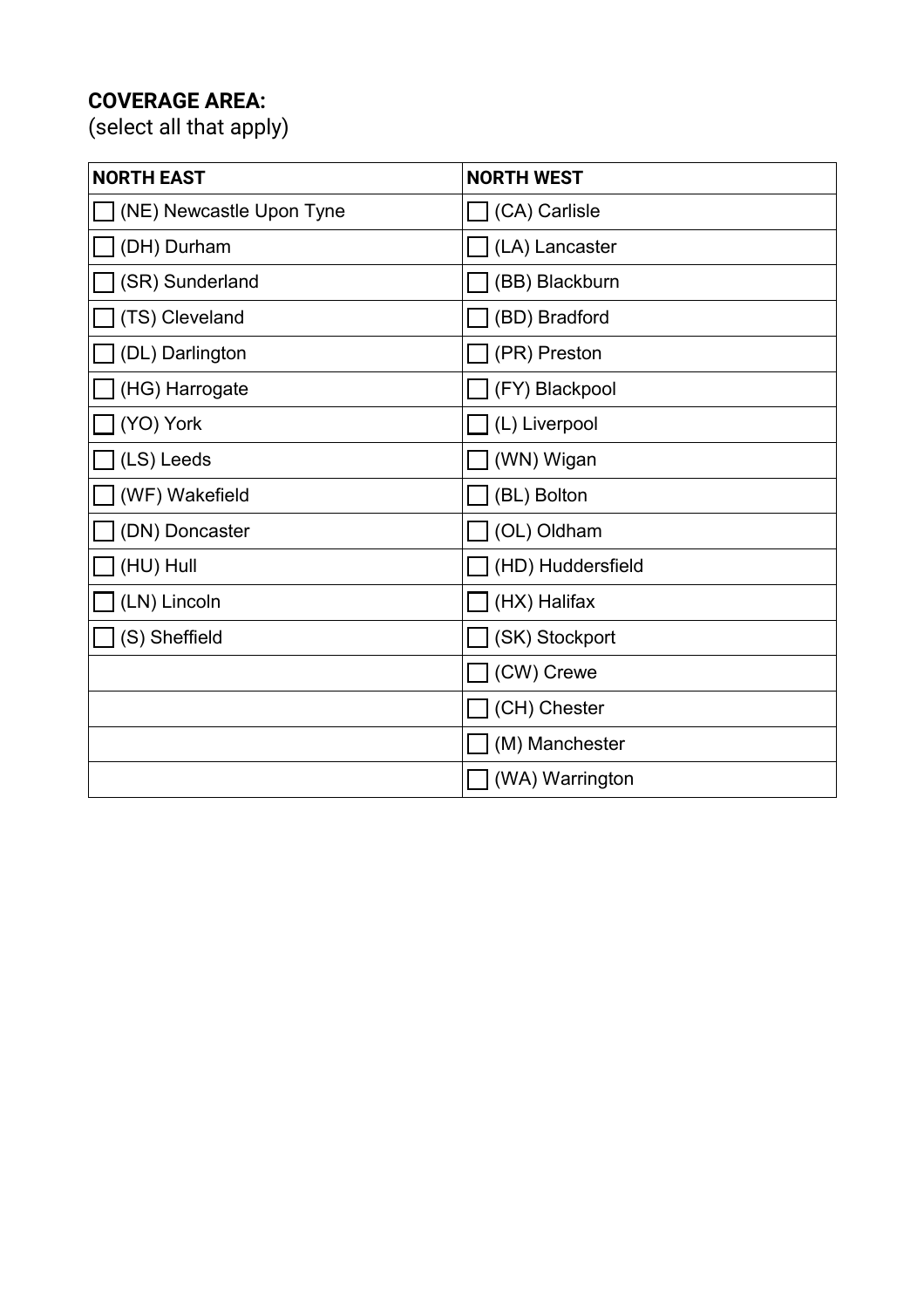| <b>MIDLANDS</b>     | <b>LONDON</b>            |
|---------------------|--------------------------|
| (B) Birmingham      | (W) London West          |
| (CB) Cambridge      | (WC) London West/Central |
| (NG) Nottingham     | (SE) London SE           |
| (NN) Northampton    | (SW) London SW           |
| (MR) Norwich        | (N) London N             |
| (OX) Oxford         | (NW) London NW           |
| (PE) Peterborough   | $\Box$ (E) London E      |
| (HR) Hereford       | (EC) London East/Central |
| (CV) Coventry       |                          |
| (IP) Ipswich        |                          |
| (DE) Derby          |                          |
| (DY) Dudley         |                          |
| (GL) Gloucester     |                          |
| (ST) Stoke On Trent |                          |
| (TF) Telford        |                          |
| (WR) Worcester      |                          |
| (WA) Walsall        |                          |
| (WV) Wolverhampton  |                          |
| (LE) Leicester      |                          |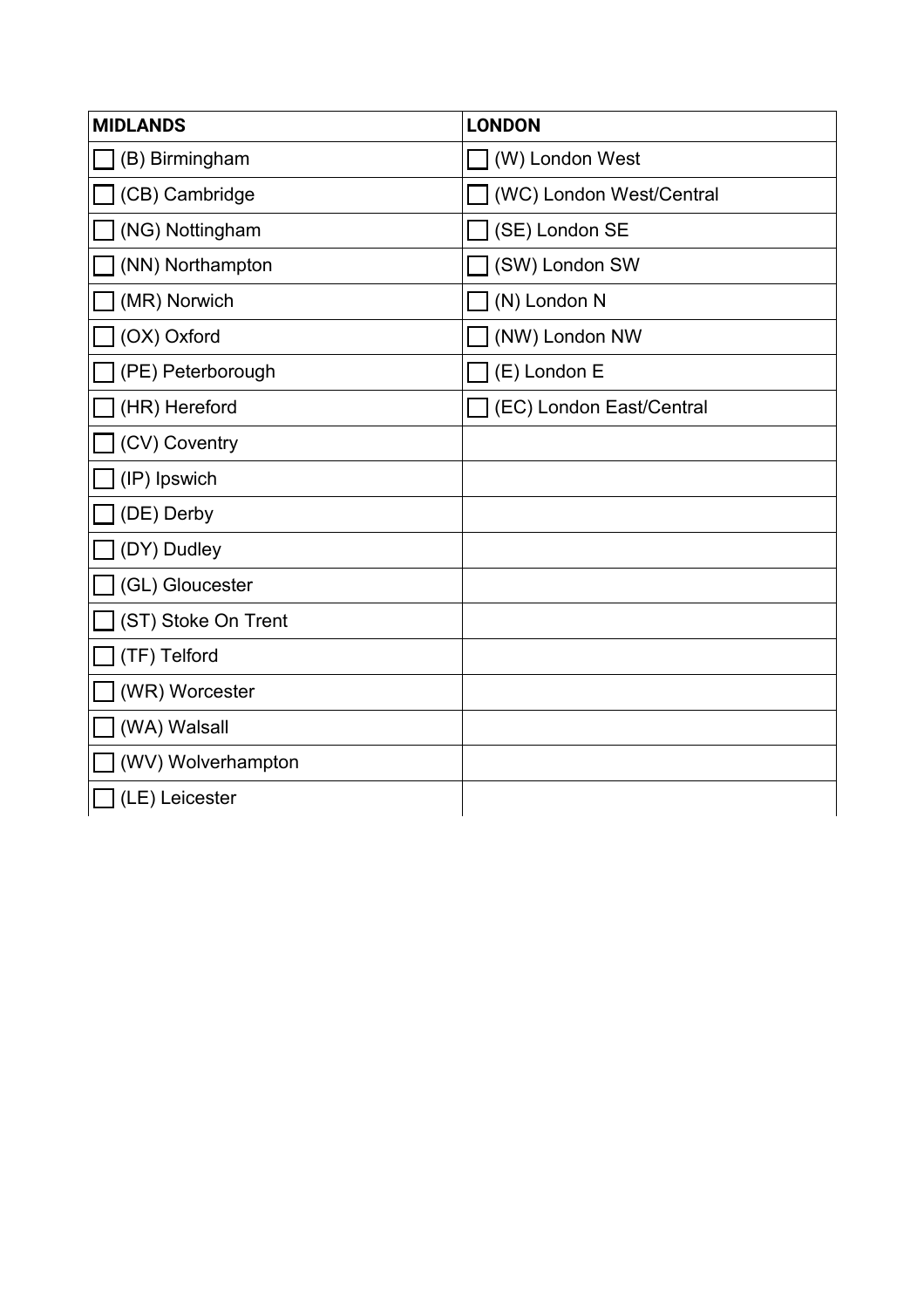| <b>SOUTH EAST</b>         | <b>SOUTH WEST</b>            |
|---------------------------|------------------------------|
| (AL) St Albans            | (BA) Bath                    |
| (LU) Luton                | (BH) Bournemouth             |
| (ME) Medway               | (BS) Bristol                 |
| (MK) Milton Keynes        | (PL) Plymouth                |
| (BN) Brighton             | (DT) Dorchester              |
| (BN) Bronley              | (EX) Exeter                  |
| (CM) Chelmsford           | (SN) Swindon                 |
| (CO) Colchester           | (SP) Salisbury               |
| (CR) Croyden              | (TQ) Torquay                 |
| (CT) Cantebury            | (TR) Truro (inc Scilly)      |
| (PO) Portsmouth (inc IOW) | (TA) Taunton                 |
| (DA) Dartford             | (GY) Guernsey (inc Alderney) |
| (RG) Reading              | (JE) Jersey                  |
| (RH) Redhill              |                              |
| (RM) Romford              |                              |
| (SG) Stevenage            |                              |
| (SL) Slough               |                              |
| (SM) Sutton               |                              |
| (SO) Southampton          |                              |
| (EN) Enfield              |                              |
| (SS) Southend On Sea      |                              |
| (GU) Guildford            |                              |
| (HA) Harrow               |                              |
| (TN) Tunbridge Wells      |                              |
| (HP) Hemel Hempstead      |                              |
| (TW) Twickenham           |                              |
| (UB) Southall             |                              |
| (IG) Ilford               |                              |
| (KT) Kingston-upon-Thames |                              |
| (WD) Watford              |                              |